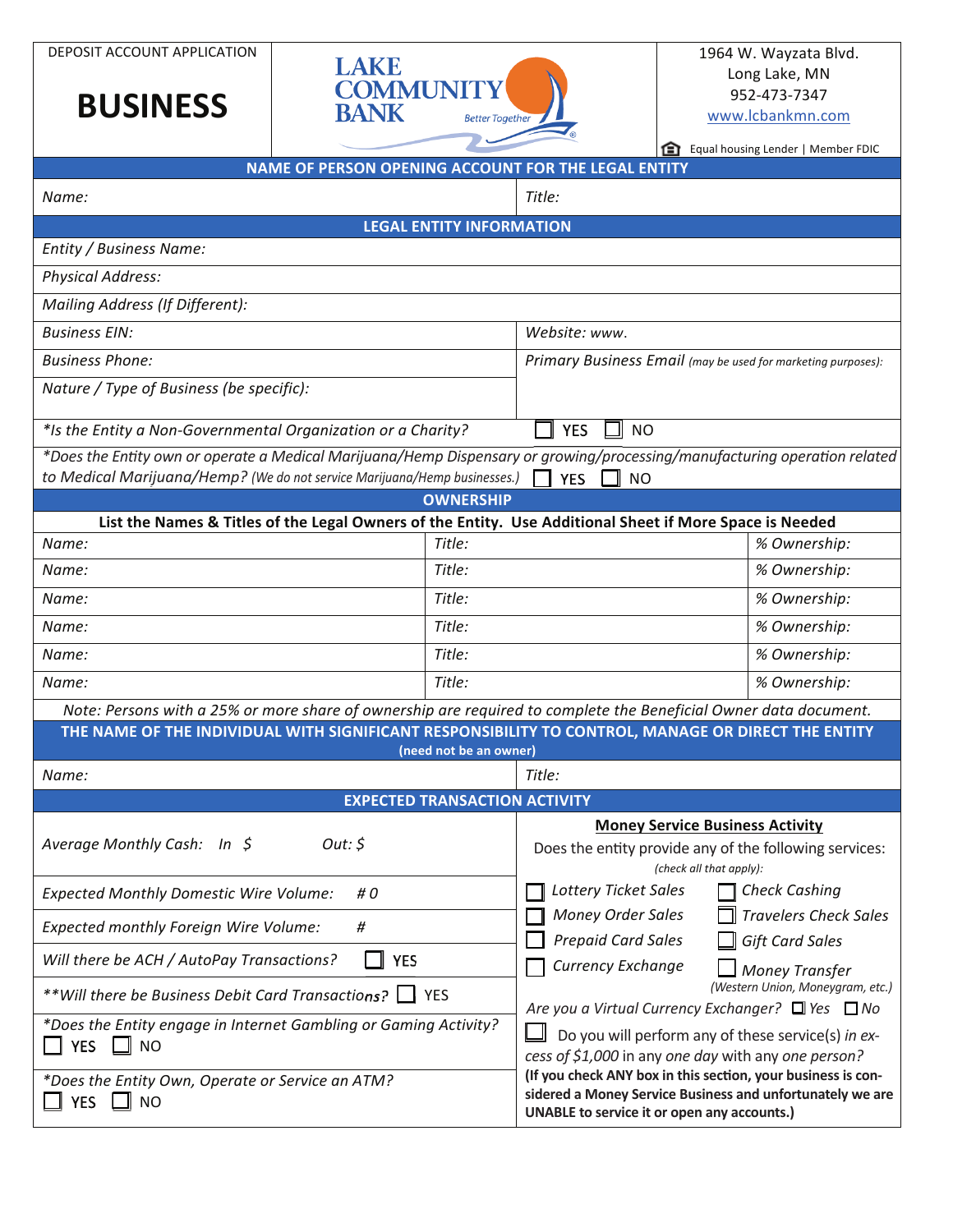| <b>ORGANIZATIONAL FORMATION</b>                                                                                                                                                                               |                                        |  |                      |                 |
|---------------------------------------------------------------------------------------------------------------------------------------------------------------------------------------------------------------|----------------------------------------|--|----------------------|-----------------|
| <b>Organizational Documentary Requirements</b><br><b>Business Structure</b><br>(We reserve the right to request documents other than those listed below based on the specific facts<br>related to the entity) |                                        |  |                      |                 |
| All entities are required to provide evidence of the Employer ID Number (EIN) or Tax ID Number (TIN)<br><b>BANK USE ONLY</b>                                                                                  |                                        |  |                      |                 |
| that is associated with the entity.                                                                                                                                                                           |                                        |  |                      |                 |
| Sole Proprietorship                                                                                                                                                                                           | Certificate of Assumed Name            |  | Verification         | <b>Initials</b> |
| Limited Liability Company (LLC)<br>Articles of Organization; Operating Agreement                                                                                                                              |                                        |  | <b>EIN</b>           |                 |
| Corporation                                                                                                                                                                                                   | Articles of Incorporation; Bylaws      |  | Structure            |                 |
| <b>General Partnership</b>                                                                                                                                                                                    | Partnership Agreement<br>Documentation |  |                      |                 |
| Limited Partnership<br>Partnership Agreement<br><b>OFAC</b>                                                                                                                                                   |                                        |  |                      |                 |
| Limited Liability Partnership (LLP)                                                                                                                                                                           | Partnership Agreement                  |  | Deluxe Detect        |                 |
| Trust                                                                                                                                                                                                         | Certificate of Trust; Trust Agreement  |  | <b>Good Standing</b> |                 |
| Non Profit Organization                                                                                                                                                                                       | Charter or other governing document    |  | <b>Address</b>       |                 |
| Club / Organization Account<br><b>Optional Visit</b><br>Charter or Bylaws                                                                                                                                     |                                        |  |                      |                 |

## **IMPORTANT INFORMATION ABOUT PROCEDURES FOR OPENING A NEW ACCOUNT**

To help the government fight the funding of terrorism and money laundering activities, Federal law requires all financial institutions to obtain, verify, and record information that identifies each person who opens an account.

What this means for you: When you open or apply for an account, we will ask for your name, address, date of birth, and other information that will allow us to identify you. We may also ask to see your driver's license or other identifying documents.

| All requested signers will be required to provide a government issued photo ID (e.g. Driver's License) and their Individual Tax ID Number (TIN). |                       |  |                      |                 |
|--------------------------------------------------------------------------------------------------------------------------------------------------|-----------------------|--|----------------------|-----------------|
| <b>REQUESTED SIGNER 1</b>                                                                                                                        |                       |  | <b>BANK USE ONLY</b> |                 |
| Title:<br>Name:                                                                                                                                  |                       |  | Verification         | <b>Initials</b> |
| Home Address:                                                                                                                                    |                       |  | <b>Address</b>       |                 |
| SSN:                                                                                                                                             | Date of Birth:        |  | DL or other ID       |                 |
| Drivers License #:                                                                                                                               | Expiration:<br>State: |  | <b>Deluxe Detect</b> |                 |
| <b>Business Phone:</b>                                                                                                                           | Home Phone:           |  | <b>OFAC</b>          |                 |
| Cell Phone:                                                                                                                                      | Other Phone:          |  | Notes:               |                 |
|                                                                                                                                                  |                       |  |                      |                 |
|                                                                                                                                                  |                       |  |                      |                 |
| Signature                                                                                                                                        | Date                  |  |                      |                 |

| <b>REQUESTED SIGNER 2</b> |                       | <b>BANK USE ONLY</b> |                 |
|---------------------------|-----------------------|----------------------|-----------------|
| Name:                     | Title:                | Verification         | <b>Initials</b> |
| Home Address:             |                       | <b>Address</b>       |                 |
| SSN:                      | Date of Birth:        | DL or other ID       |                 |
| Drivers License #:        | Expiration:<br>State: | Deluxe Detect        |                 |
| <b>Business Phone:</b>    | Home Phone:           | <b>OFAC</b>          |                 |
| Cell Phone:               | Other Phone:          | Notes:               |                 |
|                           |                       |                      |                 |
|                           |                       |                      |                 |
| Signature                 | Date                  |                      |                 |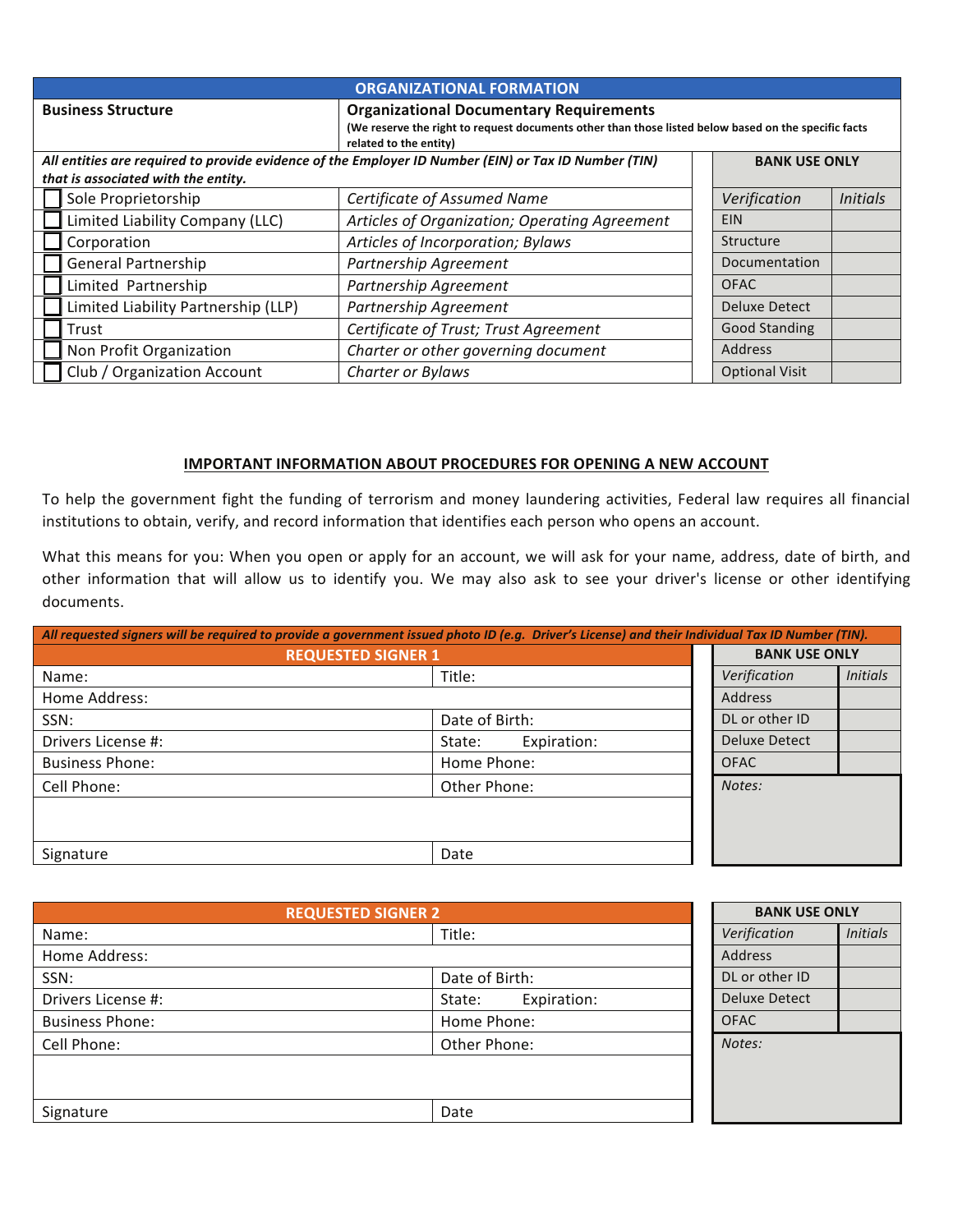| <b>REQUESTED SIGNER 3</b> |                       | <b>BANK USE ONLY</b> |                 |
|---------------------------|-----------------------|----------------------|-----------------|
| Name:                     | Title:                |                      | <b>Initials</b> |
| Home Address:             |                       | <b>Address</b>       |                 |
| SSN:                      | Date of Birth:        | DL or other ID       |                 |
| Drivers License #:        | Expiration:<br>State: | Deluxe Detect        |                 |
| <b>Business Phone:</b>    | Home Phone:           | <b>OFAC</b>          |                 |
| Cell Phone:               | Other Phone:          | Notes:               |                 |
|                           |                       |                      |                 |
|                           |                       |                      |                 |
| Signature                 | Date                  |                      |                 |

| <b>REQUESTED SIGNER 4</b> |                       | <b>BANK USE ONLY</b> |                 |
|---------------------------|-----------------------|----------------------|-----------------|
| Name:                     | Title:                | Verification         | <i>Initials</i> |
| Home Address:             |                       | <b>Address</b>       |                 |
| SSN:                      | Date of Birth:        | DL or other ID       |                 |
| Drivers License #:        | Expiration:<br>State: | <b>Deluxe Detect</b> |                 |
| <b>Business Phone:</b>    | Home Phone:           | <b>OFAC</b>          |                 |
| Cell Phone:               | Other Phone:          | Notes:               |                 |
|                           |                       |                      |                 |
|                           |                       |                      |                 |
| Signature                 | Date                  |                      |                 |

| <b>REQUESTED SIGNER 5</b> |                       | <b>BANK USE ONLY</b> |                 |
|---------------------------|-----------------------|----------------------|-----------------|
| Name:                     | Title:                | Verification         | <b>Initials</b> |
| Home Address:             |                       | Address              |                 |
| SSN:                      | Date of Birth:        | DL or other ID       |                 |
| Drivers License #:        | Expiration:<br>State: | Deluxe Detect        |                 |
| <b>Business Phone:</b>    | Home Phone:           | <b>OFAC</b>          |                 |
| Cell Phone:               | Other Phone:          | Notes:               |                 |
|                           |                       |                      |                 |
|                           |                       |                      |                 |
| Signature                 | Date                  |                      |                 |

| <b>REQUESTED SIGNER 6</b> |                       |                      | <b>BANK USE ONLY</b> |  |
|---------------------------|-----------------------|----------------------|----------------------|--|
| Name:                     | Title:                | Verification         | <b>Initials</b>      |  |
| Home Address:             |                       | Address              |                      |  |
| SSN:                      | Date of Birth:        | DL or other ID       |                      |  |
| Drivers License #:        | Expiration:<br>State: | <b>Deluxe Detect</b> |                      |  |
| <b>Business Phone:</b>    | Home Phone:           | <b>OFAC</b>          |                      |  |
| Cell Phone:               | Other Phone:          | Notes:               |                      |  |
|                           |                       |                      |                      |  |
|                           |                       |                      |                      |  |
| Signature                 | Date                  |                      |                      |  |